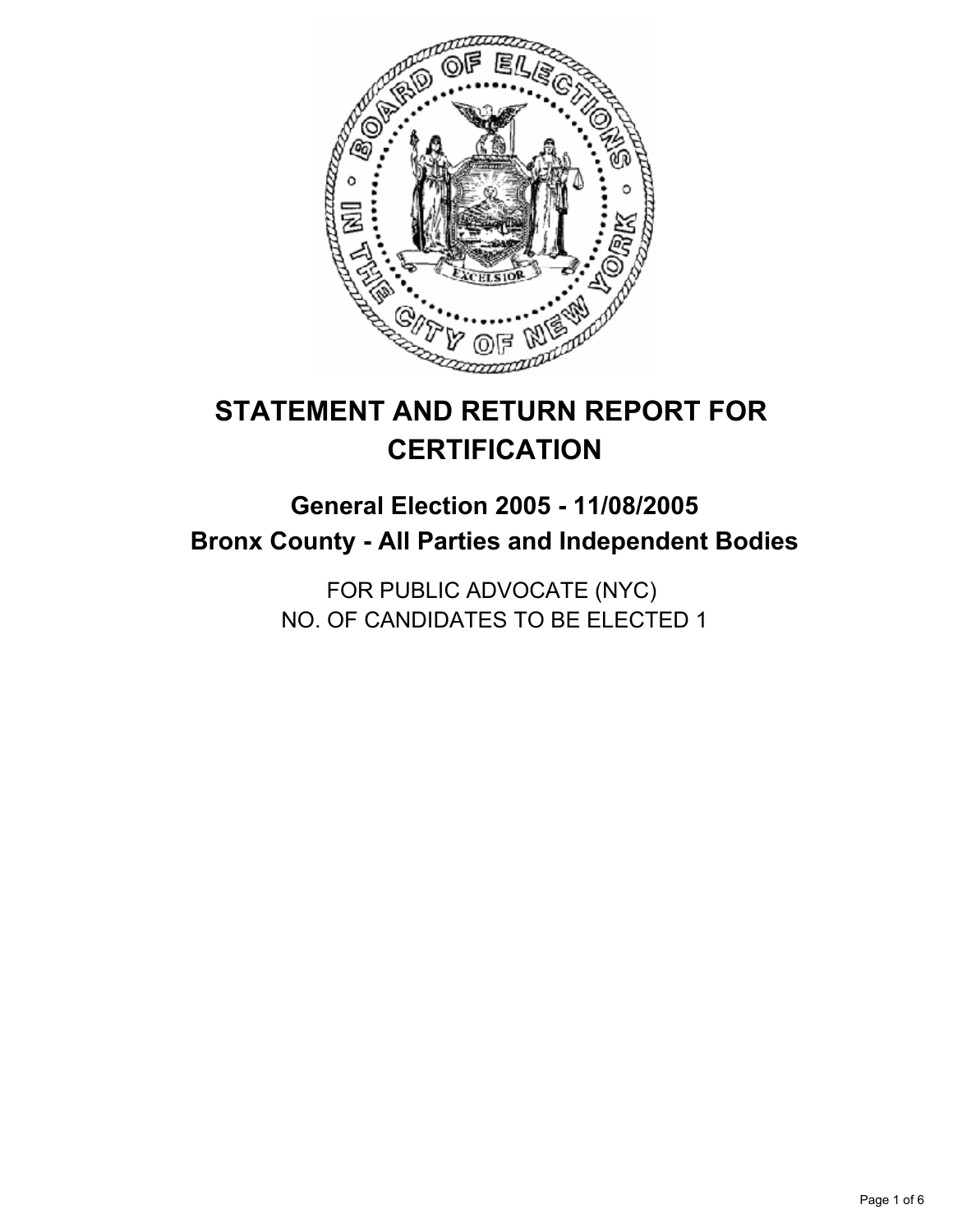

| PUBLIC COUNTER               | 19,161 |
|------------------------------|--------|
| <b>EMERGENCY</b>             | 115    |
| ABSENTEE/MILITARY            | 217    |
| AFFIDAVIT                    | 321    |
| <b>TOTAL BALLOTS</b>         | 19,814 |
| BETSY F GOTBAUM (DEMOCRATIC) | 12,253 |
| JAY GOLUB (CONSERVATIVE)     | 318    |
| JIM LESCZYNSKI (LIBERTARIAN) | 172    |
| BERNARD GOETZ (REBUILD)      | 211    |
| <b>TOTAL VOTES</b>           | 12,954 |
| <b>UNRECORDED</b>            | 6.860  |

#### **ASSEMBLY DISTRICT 77**

| <b>PUBLIC COUNTER</b>        | 14,677 |
|------------------------------|--------|
| <b>EMERGENCY</b>             | 47     |
| ABSENTEE/MILITARY            | 244    |
| <b>AFFIDAVIT</b>             | 247    |
| <b>TOTAL BALLOTS</b>         | 15,215 |
| BETSY F GOTBAUM (DEMOCRATIC) | 9.691  |
| JAY GOLUB (CONSERVATIVE)     | 155    |
| JIM LESCZYNSKI (LIBERTARIAN) | 75     |
| BERNARD GOETZ (REBUILD)      | 149    |
| ARMANDO M. HOWER (WRITE-IN)  |        |
| JOHN MULLALY (WRITE-IN)      | 3      |
| <b>TOTAL VOTES</b>           | 10,074 |
| <b>UNRECORDED</b>            | 5,141  |

| PUBLIC COUNTER               | 13,006 |
|------------------------------|--------|
| <b>EMERGENCY</b>             | 12     |
| ABSENTEE/MILITARY            | 311    |
| <b>AFFIDAVIT</b>             | 257    |
| <b>TOTAL BALLOTS</b>         | 13,586 |
| BETSY F GOTBAUM (DEMOCRATIC) | 8,529  |
| JAY GOLUB (CONSERVATIVE)     | 239    |
| JIM LESCZYNSKI (LIBERTARIAN) | 107    |
| BERNARD GOETZ (REBUILD)      | 153    |
| <b>TOTAL VOTES</b>           | 9,028  |
| <b>UNRECORDED</b>            | 4,558  |
|                              |        |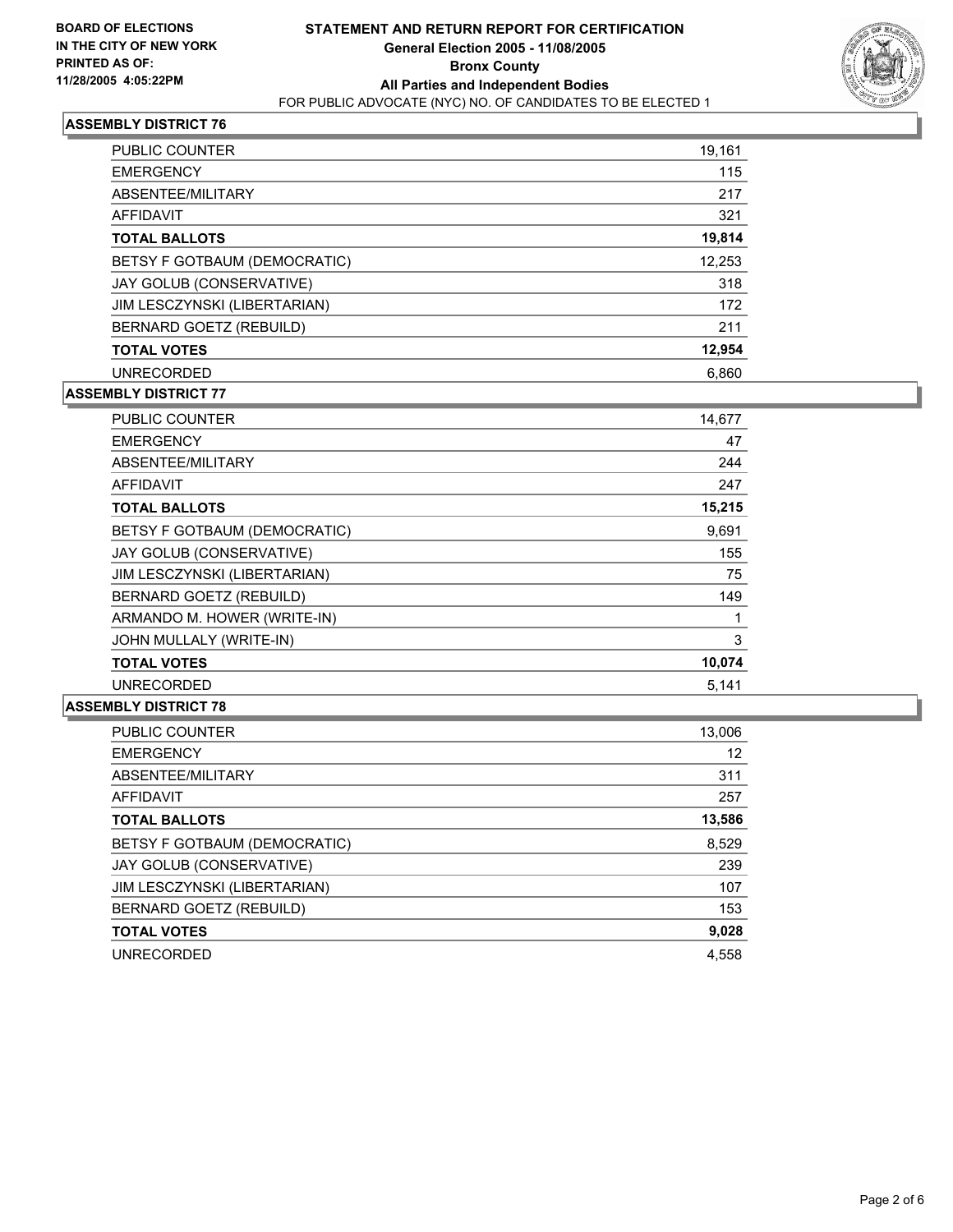

| PUBLIC COUNTER               | 17,058 |  |
|------------------------------|--------|--|
| <b>EMERGENCY</b>             | 42     |  |
| ABSENTEE/MILITARY            | 298    |  |
| AFFIDAVIT                    | 359    |  |
| <b>TOTAL BALLOTS</b>         | 17,757 |  |
| BETSY F GOTBAUM (DEMOCRATIC) | 10,985 |  |
| JAY GOLUB (CONSERVATIVE)     | 141    |  |
| JIM LESCZYNSKI (LIBERTARIAN) | 117    |  |
| BERNARD GOETZ (REBUILD)      | 183    |  |
| <b>TOTAL VOTES</b>           | 11,426 |  |
| <b>UNRECORDED</b>            | 6,331  |  |

#### **ASSEMBLY DISTRICT 80**

| <b>PUBLIC COUNTER</b>        | 18,305 |
|------------------------------|--------|
| <b>EMERGENCY</b>             | 76     |
| ABSENTEE/MILITARY            | 427    |
| <b>AFFIDAVIT</b>             | 284    |
| <b>TOTAL BALLOTS</b>         | 19,092 |
| BETSY F GOTBAUM (DEMOCRATIC) | 10,151 |
| JAY GOLUB (CONSERVATIVE)     | 637    |
| JIM LESCZYNSKI (LIBERTARIAN) | 183    |
| BERNARD GOETZ (REBUILD)      | 290    |
| AARON LEFTON (WRITE-IN)      |        |
| <b>TOTAL VOTES</b>           | 11,262 |
| <b>UNRECORDED</b>            | 7.830  |

| PUBLIC COUNTER               | 22,411 |
|------------------------------|--------|
| <b>EMERGENCY</b>             | 147    |
| ABSENTEE/MILITARY            | 749    |
| AFFIDAVIT                    | 307    |
| <b>TOTAL BALLOTS</b>         | 23,614 |
| BETSY F GOTBAUM (DEMOCRATIC) | 14,140 |
| JAY GOLUB (CONSERVATIVE)     | 1,000  |
| JIM LESCZYNSKI (LIBERTARIAN) | 273    |
| BERNARD GOETZ (REBUILD)      | 409    |
| <b>TOTAL VOTES</b>           | 15,822 |
| <b>UNRECORDED</b>            | 7.792  |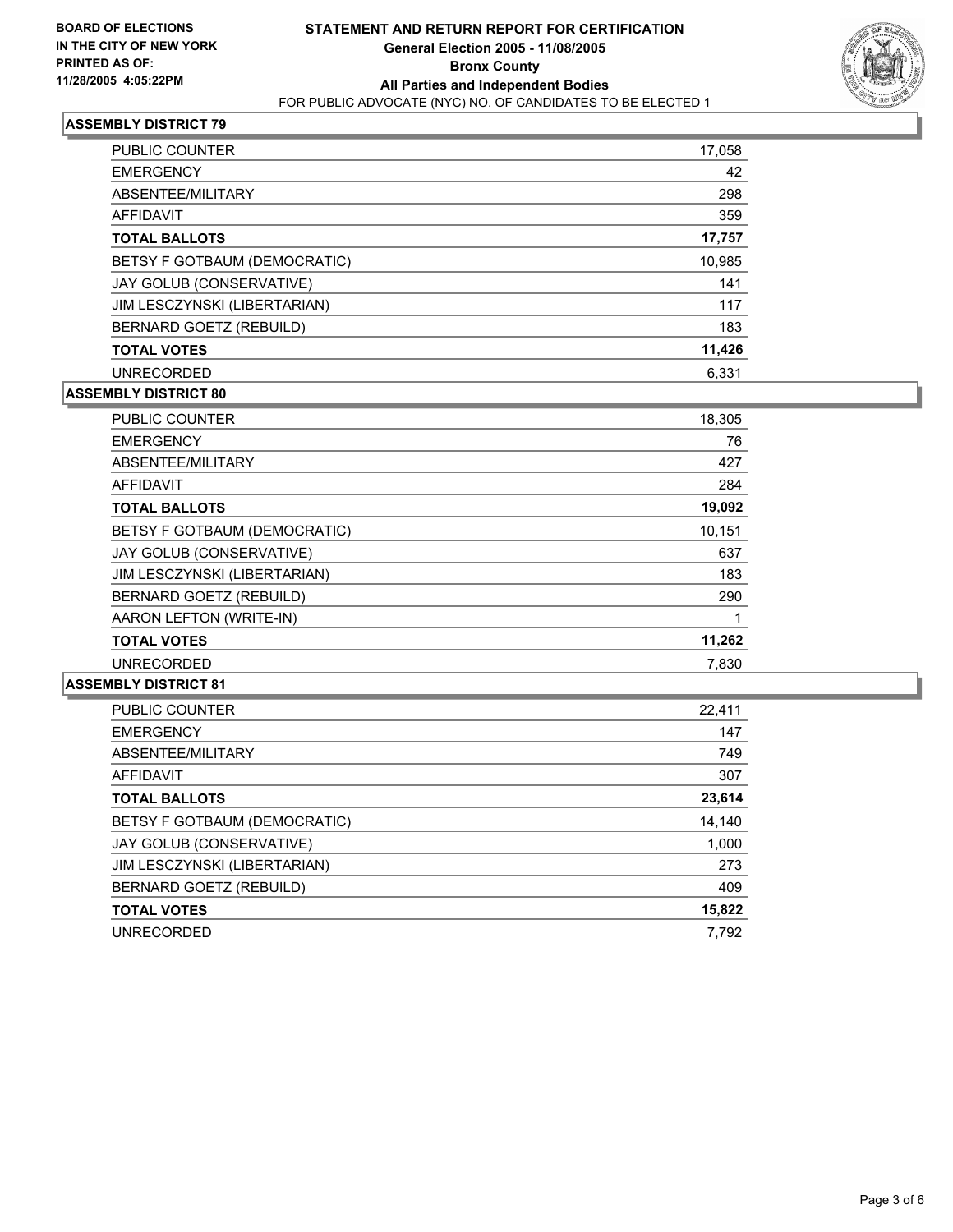

| PUBLIC COUNTER               | 26,333 |
|------------------------------|--------|
| <b>EMERGENCY</b>             | 113    |
| ABSENTEE/MILITARY            | 610    |
| <b>AFFIDAVIT</b>             | 262    |
| <b>TOTAL BALLOTS</b>         | 27,318 |
| BETSY F GOTBAUM (DEMOCRATIC) | 14,553 |
| JAY GOLUB (CONSERVATIVE)     | 1,066  |
| JIM LESCZYNSKI (LIBERTARIAN) | 212    |
| BERNARD GOETZ (REBUILD)      | 399    |
| ANTHONY GRONOWICZ (WRITE-IN) |        |
| <b>TOTAL VOTES</b>           | 16,231 |
| <b>UNRECORDED</b>            | 11.087 |

**ASSEMBLY DISTRICT 83**

| <b>PUBLIC COUNTER</b>        | 16,344 |  |
|------------------------------|--------|--|
| <b>EMERGENCY</b>             | 0      |  |
| ABSENTEE/MILITARY            | 370    |  |
| <b>AFFIDAVIT</b>             | 181    |  |
| <b>TOTAL BALLOTS</b>         | 16,895 |  |
| BETSY F GOTBAUM (DEMOCRATIC) | 11,450 |  |
| JAY GOLUB (CONSERVATIVE)     | 183    |  |
| JIM LESCZYNSKI (LIBERTARIAN) | 99     |  |
| BERNARD GOETZ (REBUILD)      | 120    |  |
| <b>TOTAL VOTES</b>           | 11,852 |  |
| <b>UNRECORDED</b>            | 5,043  |  |

| <b>PUBLIC COUNTER</b>          | 17,340 |
|--------------------------------|--------|
| <b>EMERGENCY</b>               | 59     |
| ABSENTEE/MILITARY              | 156    |
| <b>AFFIDAVIT</b>               | 262    |
| <b>TOTAL BALLOTS</b>           | 17,817 |
| BETSY F GOTBAUM (DEMOCRATIC)   | 10,579 |
| JAY GOLUB (CONSERVATIVE)       | 178    |
| JIM LESCZYNSKI (LIBERTARIAN)   | 99     |
| BERNARD GOETZ (REBUILD)        | 152    |
| <b>GEORGE BOYCE (WRITE-IN)</b> |        |
| <b>TOTAL VOTES</b>             | 11,009 |
| <b>UNRECORDED</b>              | 6.808  |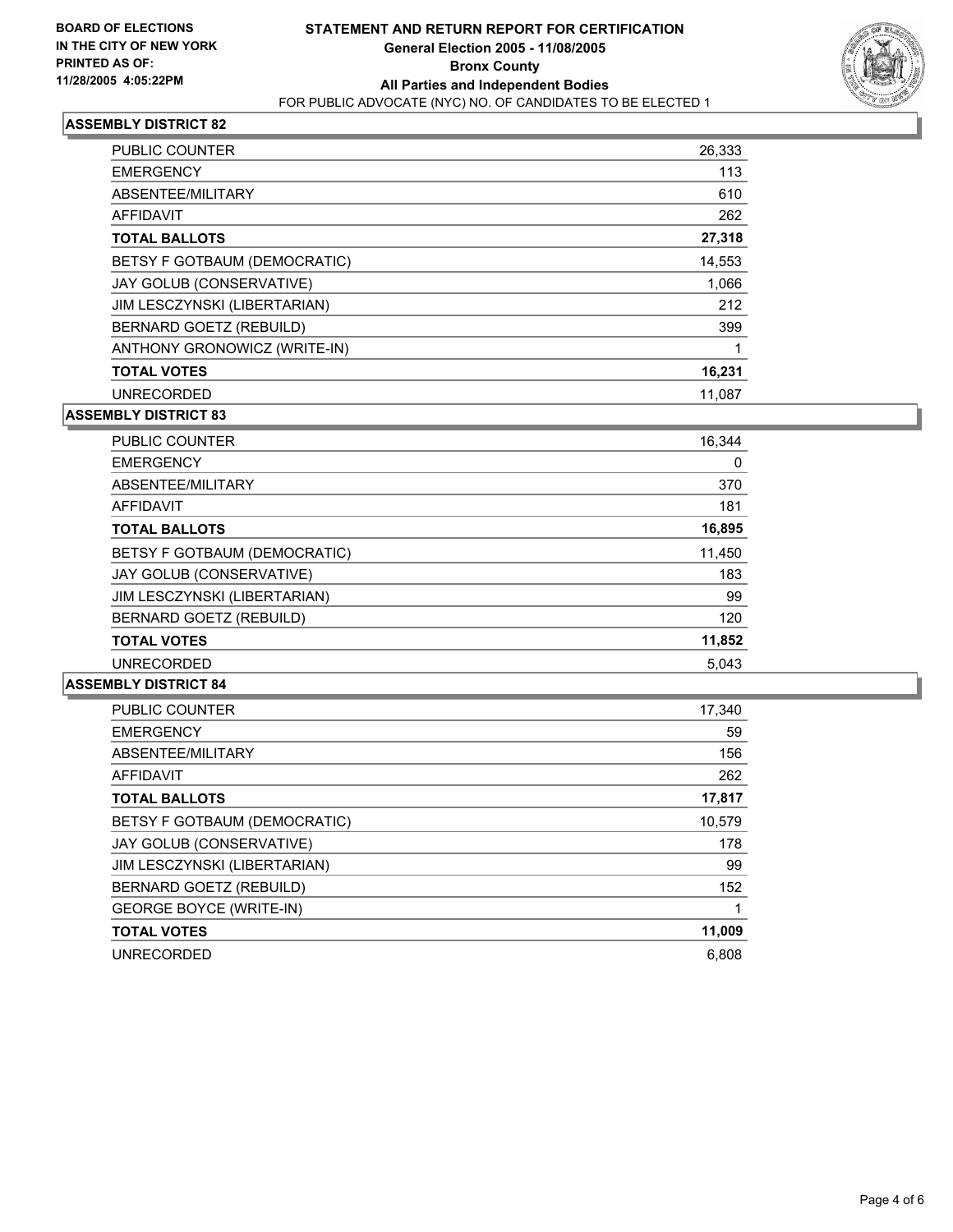

| PUBLIC COUNTER               | 16,585 |
|------------------------------|--------|
| <b>EMERGENCY</b>             | 4      |
| ABSENTEE/MILITARY            | 161    |
| <b>AFFIDAVIT</b>             | 248    |
| <b>TOTAL BALLOTS</b>         | 16,998 |
| BETSY F GOTBAUM (DEMOCRATIC) | 10,241 |
| JAY GOLUB (CONSERVATIVE)     | 144    |
| JIM LESCZYNSKI (LIBERTARIAN) | 100    |
| BERNARD GOETZ (REBUILD)      | 148    |
| LEILA MARTINEZ (WRITE-IN)    |        |
| <b>TOTAL VOTES</b>           | 10,634 |
| <b>UNRECORDED</b>            | 6.364  |

| <b>PUBLIC COUNTER</b>        | 12,786 |
|------------------------------|--------|
| <b>EMERGENCY</b>             | 104    |
| ABSENTEE/MILITARY            | 153    |
| AFFIDAVIT                    | 244    |
| <b>TOTAL BALLOTS</b>         | 13,287 |
| BETSY F GOTBAUM (DEMOCRATIC) | 8,440  |
| JAY GOLUB (CONSERVATIVE)     | 125    |
| JIM LESCZYNSKI (LIBERTARIAN) | 79     |
| BERNARD GOETZ (REBUILD)      | 124    |
| NORMAN SIEGEL (WRITE-IN)     |        |
| <b>TOTAL VOTES</b>           | 8,769  |
| <b>UNRECORDED</b>            | 4,518  |